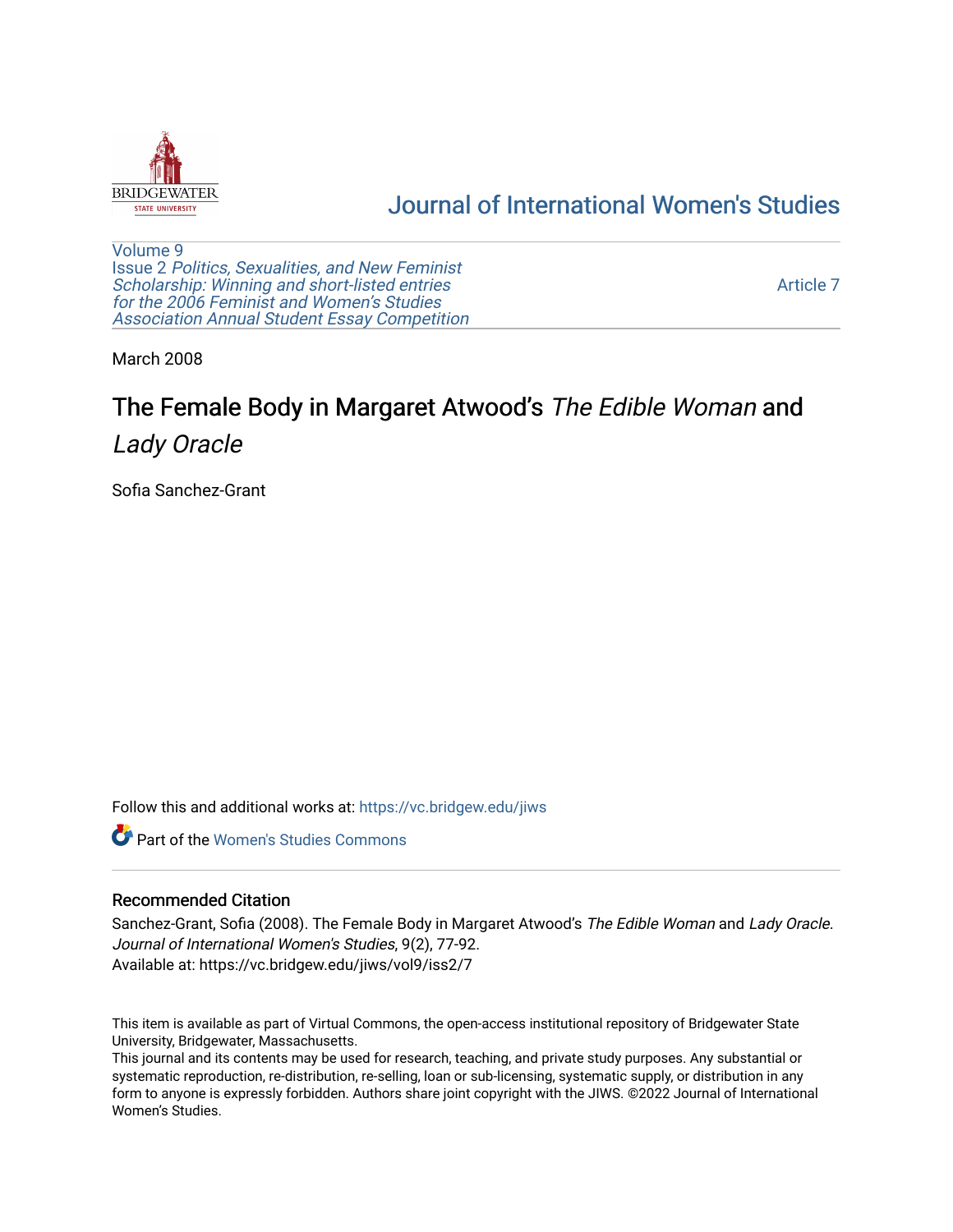## **The Female Body in Margaret Atwood's** *The Edible Woman* **and** *Lady Oracle*

By Sofia Sanchez-Grant<sup>1</sup>

#### **Abstract**

This essay examines scholarly discourses about embodiment, and their increasing scholarly currency, in relation to two novels by the Canadian writer Margaret Atwood. Like many of Atwood's other works, *The Edible Woman* (1969) and *Lady Oracle* (1976) are explicitly concerned with the complexities of body image. More specifically, however, these novels usefully exemplify her attempt to demystify the female form. In the following pages, I investigate Atwood's treatment of the mind/body dualism and analyse the ways in which she responds to, and resists, its destructive effects. Using contemporary theory, moreover, I show how Atwood deals with the concept of female space, as well as the 'space' of the female body itself. I also consider Atwood's representation of the female appetite, taking into account its relationship to power and identity, and foregrounding the cultural meaning of eating disorders. Taken together, these subject matters demonstrate how the body 'feeds' identity and how a woman's corporeal experience directly influences her cultural experience. Through a close engagement with recent theories of embodiment, I analyse the extent to which Atwood's fiction might dismantle culturally-encoded concepts of femininity and propose a useful corrective to traditional readings of the female body in which the re-embodiment of the self is equated to a re-embodiment of culture.

#### *Keywords*: Feminism; embodiment; literature

In 1990, sociologist Arthur Frank declared: 'Bodies are in, in academia as well as in popular culture' (131). Three years later, David Morgan and Sue Scott in their study *Body Matters: Essays on the Sociology of the Body* reaffirm his statement: 'since we first began the process of editing this book there has been a veritable explosion of feminist work on "the body"' (3). Almost two decades have elapsed since 1990, but the continuing proliferation of scholarship based around issues relating to the body means that Frank's assertion still rings true today. While there are multiple explanations for what Kathy Davis has termed the 'body craze', it is ascribable, in no small way, to the work of feminism: 'feminism is held responsible for putting the body on the intellectual map' (1).

Relegated to the realms of biology, the body has, until recently, been a site of cultural debate largely ignored by sociologists. Lurking in the background of social science, this 'absent presence' was, and occasionally is, disparaged in favour of 'the mind'.  $2$  This mind/body dichotomy has pervaded western thought for centuries. Descartes' famous dictum, '*Cogito ergo sum*', established dualism as a distinct philosophy; however, the tradition dates back much further and is deeply rooted in early

<u>.</u>

<sup>&</sup>lt;sup>1</sup> Sofia Sanchez-Grant is a graduate of the University of Aberdeen.

<sup>&</sup>lt;sup>2</sup> This term, 'absent presence' has been adopted by a number of sociologists to describe the treatment of 'the body' in the social sciences. Kathy Davis attributes the term to Chris Shilling. 1993. *The Body and Social Theory.* London: Sage.

Journal of International Women's Studies Vol. 9 #2 March 2008 77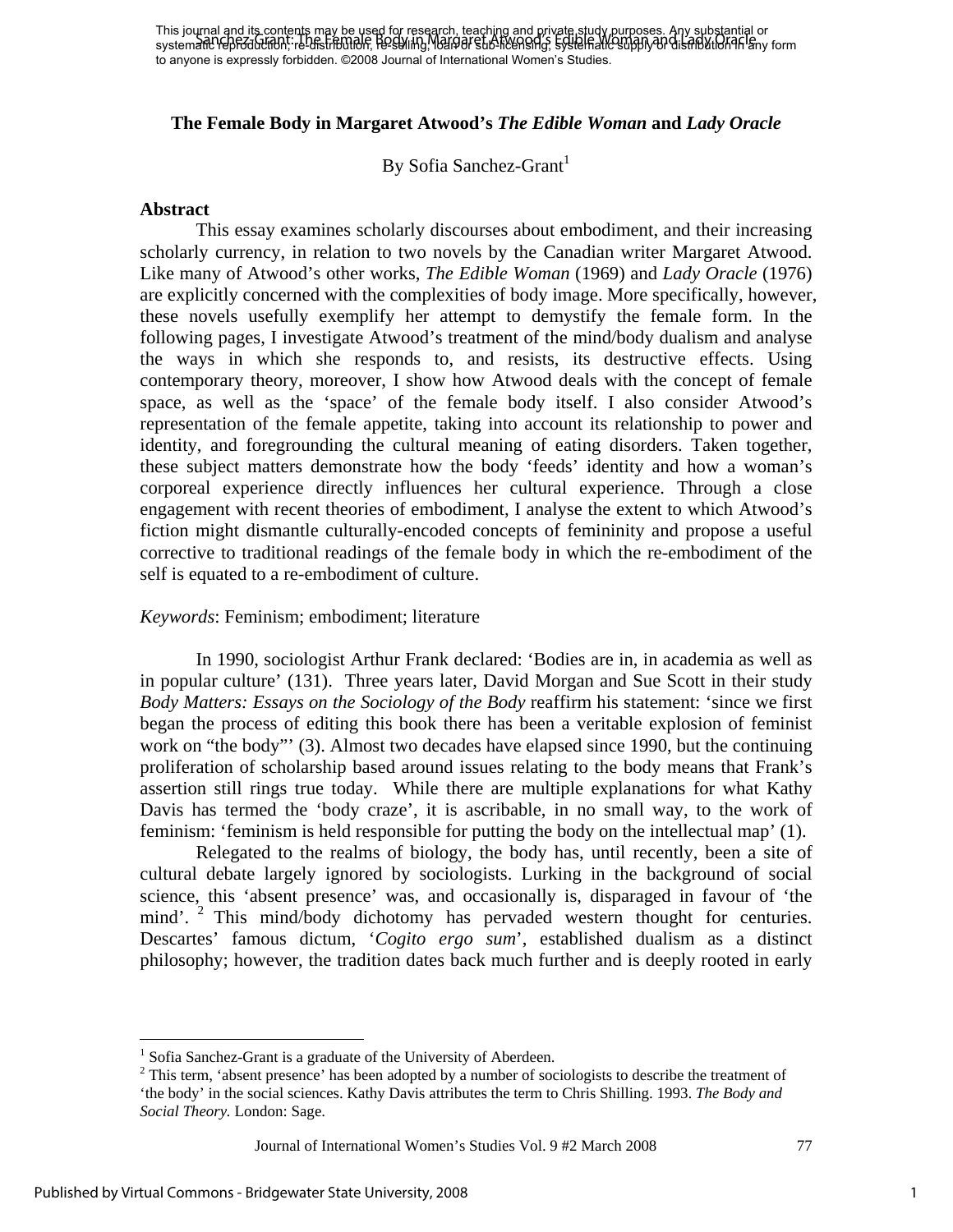Christian theology.<sup>3</sup> Cartesian dualism partitions human experience into two separate categories: the spiritual and the bodily. In this equation, the body is merely an external vessel for the rational, objective mind. Susan Bordo vividly captures this mind/body struggle in *Unbearable Weight* (2003):

[W]hat remains the constant element . . . is the *construction* of body as something apart from the true self (whether conceived as soul, mind, spirit, will, freedom…) and as undermining the best efforts of that self. That which is not-body is the highest, the best, the noblest, the closest to God; that which is body is the albatross, the heavy drag on self-realization. (5)

This self/other dualism is likewise reflected in the constructed oppositions of culture and nature, and reason and emotion. If the mind is allied with culture and reason, then it follows that the body is associated with all that is 'other'. Historically, women have been defined by their 'biological potentiality', and the female reproductive system has worked to reduce women to the sum of their child-bearing parts (Morgan and Scott: 11). If woman is inextricably associated with the body, and the body is regarded as being somehow inferior to the mind – the carnal flesh to which the elevated mind is shackled – then woman surely *is* inferior.

Considering this inherently sexist construction of gender, it is no surprise that the body is central to feminist debate. Margaret Sanger wrote in 1922 that '[n]o woman can call herself free who does not own and control her own body. . . . It is for women the key to liberty' (533). The female body, as a site of oppression, has always been the means by which patriarchy exerts control over women. Medical discourse throughout the centuries has been instrumental in the construction of the female body as naturally unstable, deficient, and unruly (see Davis: 6). Nineteenth-century medicine insisted women were slaves to their uterus and ovaries, semi-permanent invalids whose every ailment was the result of a reproductive disorder (King: 17). Indeed, as Williams and Bendelow explain, it was feared that the over-exertion of women's brains would 'atrophy the uterus' and hinder women's reproductive destiny (115). The early 1960s heralded the introduction of oral contraceptives, a breakthrough for women in their struggle to reclaim their bodies.<sup>4</sup> Initially, however, proof of marriage and a husband's written consent was mandatory for women who requested the birth control pill in Britain and the United States (Marks: 202).

Even so, physical control over the female form was not, and is not, limited to the regulation of female reproduction. As Kate Conboy *et al* suggest:

Just as man's civilizing impetus transforms wildlife, land, and vegetation into territories to tame and control, so too does it render woman a form of nature to

Journal of International Women's Studies Vol. 9 #2 March 2008 78

1

 $3$  The writings of first-century philosopher Philo Judaeus were very influential in the development of early Christian church doctrines. The long-standing tradition of the mind/body dichotomy is an area which far exceeds the limitations of this article. Nancy Tuana provides a framework for understanding the mind/body tradition in *The Less Noble Sex: Scientific, Religious, and Philosophical Conceptions of Woman's Nature* (Bloomington: Indiana University Press, 1993).

 $4\overline{4}$  The introduction of the oral contraceptive offered women an unprecedented amount of bodily freedom. However it can also be argued that the arrival of the pill caused men to renounce their contraceptive responsibilities, and locked women further into male-defined sexual practices. Lara V. Marks, in *Sexual Chemistry,* provides a broad and in-depth study into the reception of the pill.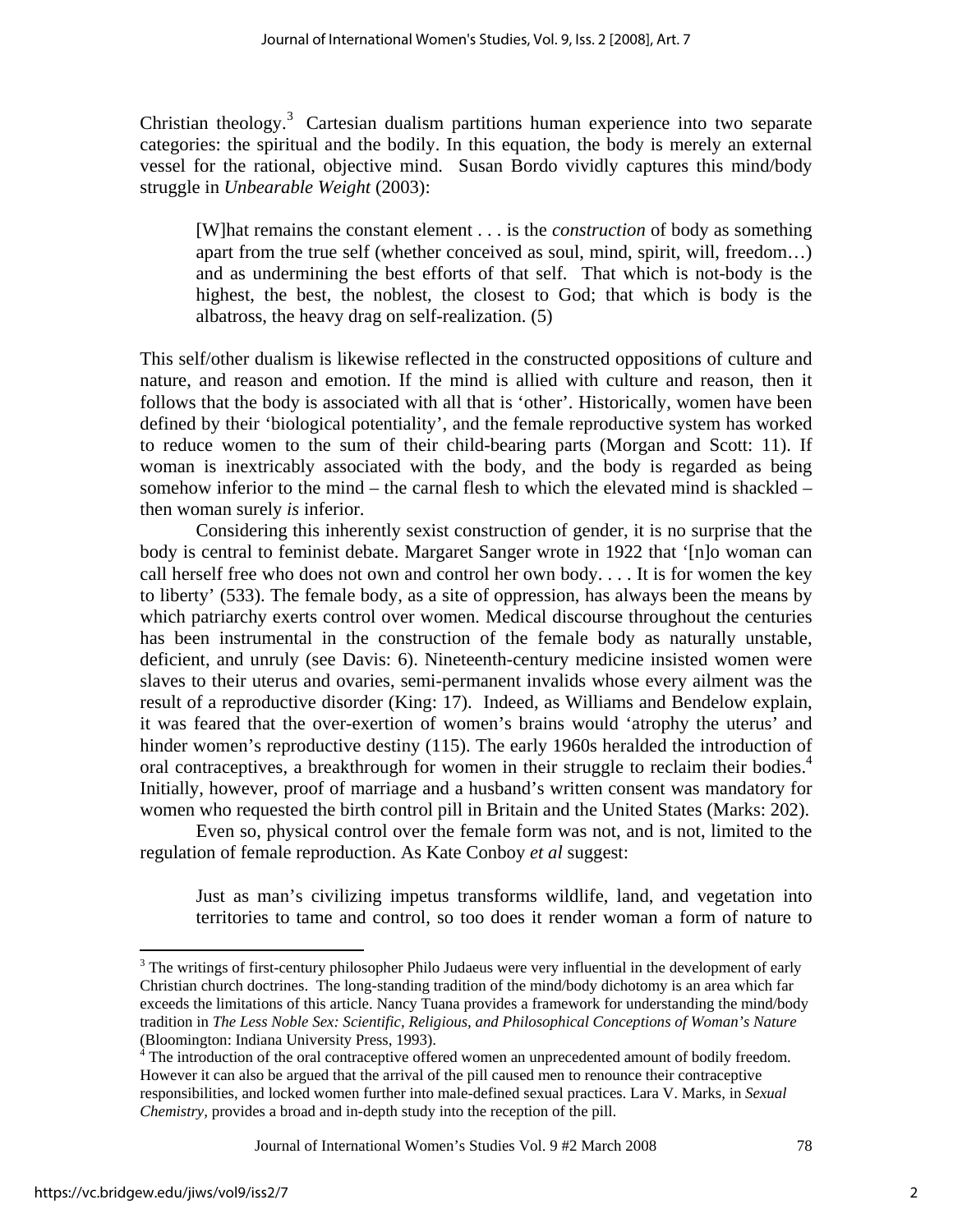apprehend, dominate, and defeat. In fact, culture has, variously, valued supposedly 'natural' feminine bodily characteristics (narrow waists, small feet, long hair, for example), which have required the most unnatural maintenance (corsets, foot-binding, products for straightening or de-tangling). (2)

Femininity is supposedly the 'natural' essence of womanhood itself; to be feminine is to be a woman. By contrast, Conboy *et al* argue that femininity is just another social mechanism which is based on male desires and used to curtail the freedom of women.

That bodies matter is axiomatic in feminist debate – a debate that is as prevalent in academia as it is in popular culture. The manner in which female bodies are unequally and negatively imbued with meaning has incited a number of feminist authors to attempt to decode the female body, both critiquing it and liberating it from traditional, patriarchal formulations. Indeed, as Maggie Humm suggests, 'it is in feminist fiction . . . that new accounts of the female body, and its potential cultural representations, amount to a feminist rewriting of culture' (124).

One author who provides an astute and tangible analysis of the female body as it exists within our culture is Margaret Atwood.<sup>5</sup> While not her only works to address the complexities of body image, her novels *The Edible Woman* (1969) and *Lady Oracle* (1976) are clear examples of Atwood demystifying the female form. In this essay I investigate Atwood's treatment of the mind/body dualism, and analyse the ways in which she responds to and resists its destructive effects. More specifically, I explore how Atwood deals with the concept of female space and the 'space' of the female body itself. I also mean to probe the female appetite as it appears in Atwood's novels, taking into account its relationship to power and identity, and foregrounding the cultural meaning of eating disorders. Taken together, these subject matters demonstrate how the body 'feeds' identity and how a woman's corporeal experience directly influences her cultural experience. Through these novels, Atwood dismantles the culturally-encoded concept of femininity and proposes a re-reading of the female body; women must re-embody themselves and consequently re-embody culture.

## **Body and Mind**

<u>.</u>

The above revelation, taken from Margaret Atwood's *The Edible Woman*, typifies the dualistic logic that insists our bodies are entirely separate from our *true* inner selves. It is worth noting that the statement is delivered by a male character, Leonard Slank. It incites a response which suggests that his mortification stems not from the fact that desire has been based solely on the body, but rather that it has been based on *his* body: '"What did you want," Ainsley asked sweetly, "from me?"' Evidently, Len considers the objectification of women to be perfectly natural, but for *him* to be thus degraded, reduced to nothing but 'body', is outrageous.

The mind/body dualism is central to the lives of Atwood's female protagonists, heavily influencing their embodied experiences. Joan Foster in the *Lady Oracle* and Marian MacAlpin of *The Edible Woman* live within a phallocentric society and are, as

 $<sup>5</sup>$  Here, I am not suggesting that Atwood is the only author to consider women's bodies. Neither am I</sup> suggesting that her writing is only, or predominantly, about women's bodies. She explores a multitude of cultural myths and philosophies in her work, adopting a wide range of generic forms. However, for the purpose of this article, discussion is limited to Atwood's consideration of the body.

Journal of International Women's Studies Vol. 9 #2 March 2008 79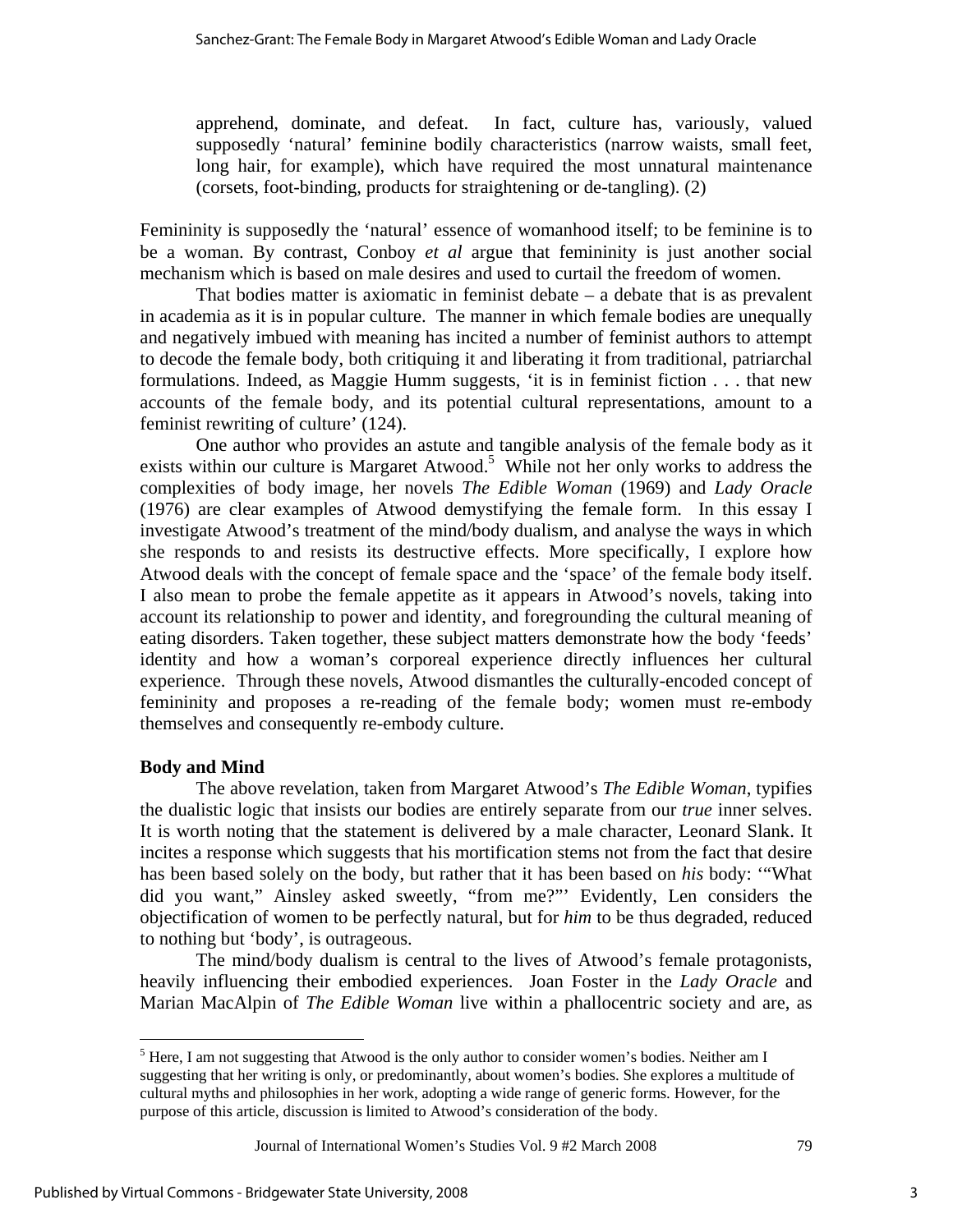Humm suggests, 'torn between unconscious feminist questions and the stereotypical answers which society provides' (127). They are repeatedly confronted with culturally gendered distinctions that limit their existence to the corporeal. In a conversation with her Polish Count lover, Joan questions the binary constraints that dictate she is solely body:

"You have the body of a Goddess", the Polish Count used to say . . . "Do I have the head of one too?" I replied once, archly. "Do not make such jokes", he said. "You must believe me. Why do you refuse to believe in your own beauty?" (142)

If the reader is unclear about gendered dualisms, the Polish Count, who believes that for women physical abnormality is worse than idiocy, goes on to remark: '"Ah, but the mystery of man is of the mind . . . whereas that of the woman is of the body"' (166). This works to illuminate an earlier statement that Joan makes to Arthur: '"You're always telling me women should become whole people through meaningful work"' (36). Here, after all, it is implied that women are incomplete, and will remain so, until they acquire 'the mind'; according to the Count, of course, 'the mind' is thoroughly incompatible with femininity.

Such a rejection is alluded to in Joan's depiction of Diana's statue at Ephesus. As Goddess of, amongst other things, fertility and childbirth, the statue symbolizes the essence of femininity itself; it is, according to Molly Hite, 'a paradigm of the patriarchally controlled female body' (135):

She had a serene face, perched on top of a body shaped like a mound of grapes. She was draped in breasts from neck to ankle, as though afflicted with a case of yaws: little breasts at the top and bottom, big ones around the middle. The nipples were equipped with sprouts, but several of the breasts were out of order.

I stood licking my ice-cream cone, watching the goddess coldly. Once I would have seen her as an image of myself, but not any more. My ability to give was limited, I was not inexhaustible. I was not serene, not really. I wanted things, for myself. (253)

By using comic analogies which firmly ground the Goddess in 'reality', Joan's description completely undermines the familial virtues for which the Goddess is traditionally worshipped. Her serene face is perched on top of her body rather than being a part of it, emphasizing that the body is the female's primary site. With this in mind, Joan detaches herself from the figure, acknowledging her own limits and desires. Her assertion is a protest against the society that situates her as a reproductive machine. For, as the food imagery and Joan's unromantic terms suggest, to be endlessly giving, to nourish and sustain others is simply to be edible. In *The Hungry Self* (1994), Kim Chernin's account of one woman's consumption by her family resonates soundly with Joan's narrative: '"I always thought of myself as having ten breasts", a woman tells me, in her characteristically vivid way. "One for every member of the family. And a few left over for the neighborhood". But now, she admits, she has begun to feel that "something is eating" at her' (24-25). The something 'eating' at this woman, which Joan also

4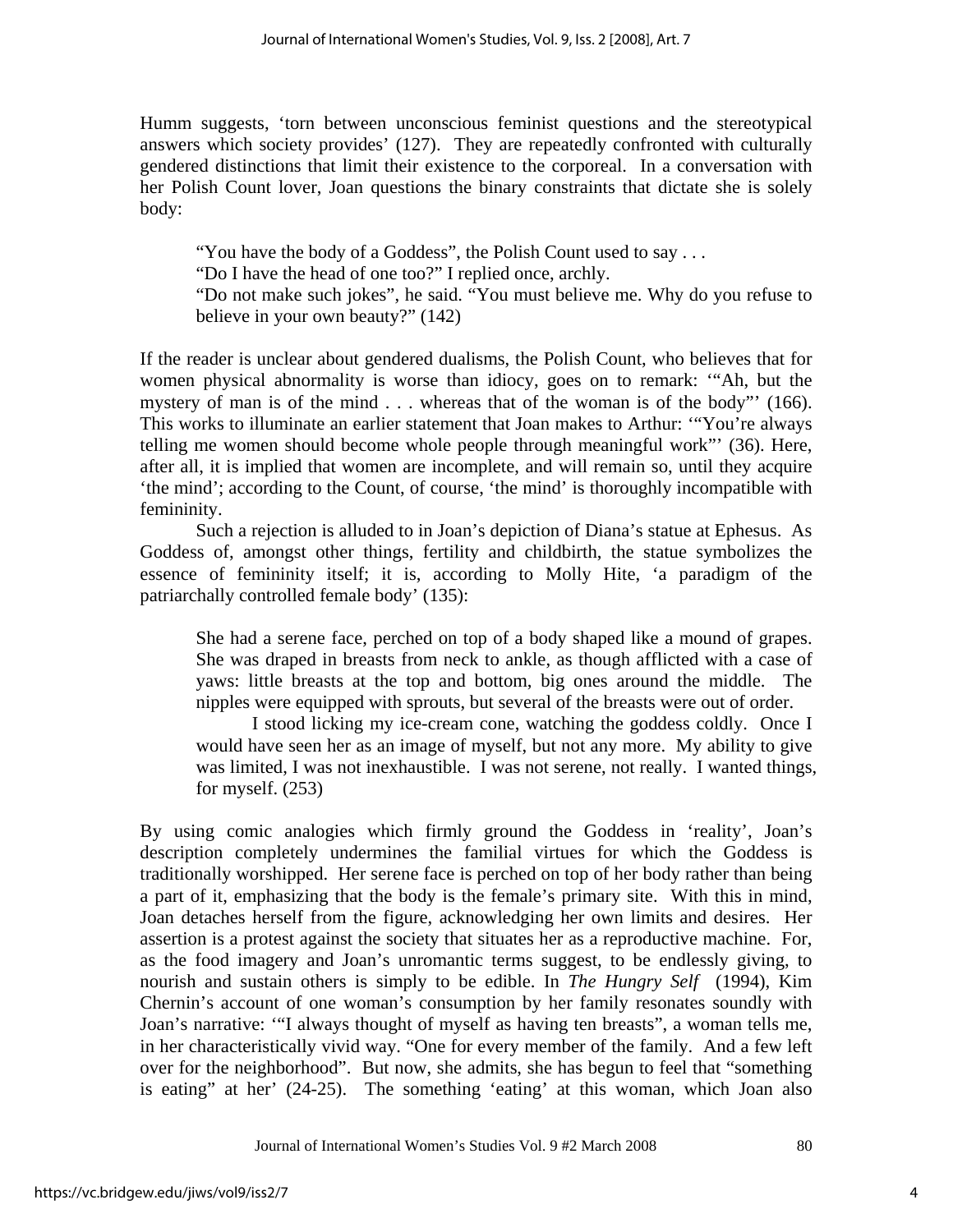recognizes, is a society that views the female body as consumable. Women are not inexhaustible bodies and through Joan's resistance, Atwood is able to defy convention.

Marian MacAlpin, the protagonist of *The Edible Woman*, also attempts to resist the patriarchally encoded female body. When Marian gets engaged to her partner, Peter, her family respond by echoing patriarchal concerns about women and education:

[T]heir fears about the effects of her university education, never stated but always apparent, had been calmed at last. They had probably been worried she would turn into a high-school teacher or a maiden aunt . . . or that she would undergo some shocking physical transformation, like developing muscles and a deep voice or growing moss . . . . But now, their approving eyes said, she was turning out all right after all. (174)

Her family clearly endorse the dominant dualistic ideology that oppresses women. Marian, nevertheless, is endeavouring to emancipate herself from such victimization by disregarding her *essential* body and thus empowering her mind. Marian's alienation from her body permeates the novel. It is perhaps most patent in the disrupted narrative, which shifts from first- to third-person narration in order to convey Marian's increasing distance from her somatic self. Marian's disassociation is reminiscent of the attitudes of some early second-wave feminists, to whom it seemed necessary to minimize, or even ignore, their bodies and their maternal possibilities (see Brook: 8). Adrienne Rich argues that '[w]omen are controlled by lashing us to our bodies' (qtd. in Brook: 8).<sup>6</sup> Theoretically, by erasing the body, women can evade patriarchal control. As Marian comes to learn, however, the body will not be disposed of so easily. In a scene symptomatic of Marian's corporeal estrangement, her body is forced to make its presence known:

After a while I noticed with mild curiosity that a large drop of something wet had materialized on the table near my hand. I poked it with my finger and smudged it around a little before I realized with horror that it was a tear. I must be crying then! (70)

What her body is crying out for is acceptance; it refuses to be dismissed. In abstaining from certain foods, Marian faces 'each day with the forlorn hope that her body might change its mind' (178). Chernin observes how it becomes increasingly apparent that 'both the body and the feelings of this woman have gained autonomy from her conscious intentions . . . and that they will continue to behave in an erratic manner until she acknowledges and integrates them' (1994: 67). Indeed, it is only once Marian has assimilated mind and body that she retrieves her narrative power. Marian's response to gendered binaries is to detach herself from her body; by enabling Marian's body to protest against that detachment, Atwood denounces the repressive dichotomies that order society. Stevi Jackson and Sue Scott argue that '[m]eaningfulness requires that bodies are not separated off from those who inhabit them . . . . Bodies have no meaning, no significance apart from cultural context; social situation and interaction with others' (21).

Journal of International Women's Studies Vol. 9 #2 March 2008 81

 $\overline{a}$ 

<sup>&</sup>lt;sup>6</sup> While Rich acknowledges the oppressive control the female body endures under patriarchy, she is eager to positively reclaim the body of mother for women. Brook outlines clearly the alternative feminist approaches to the body.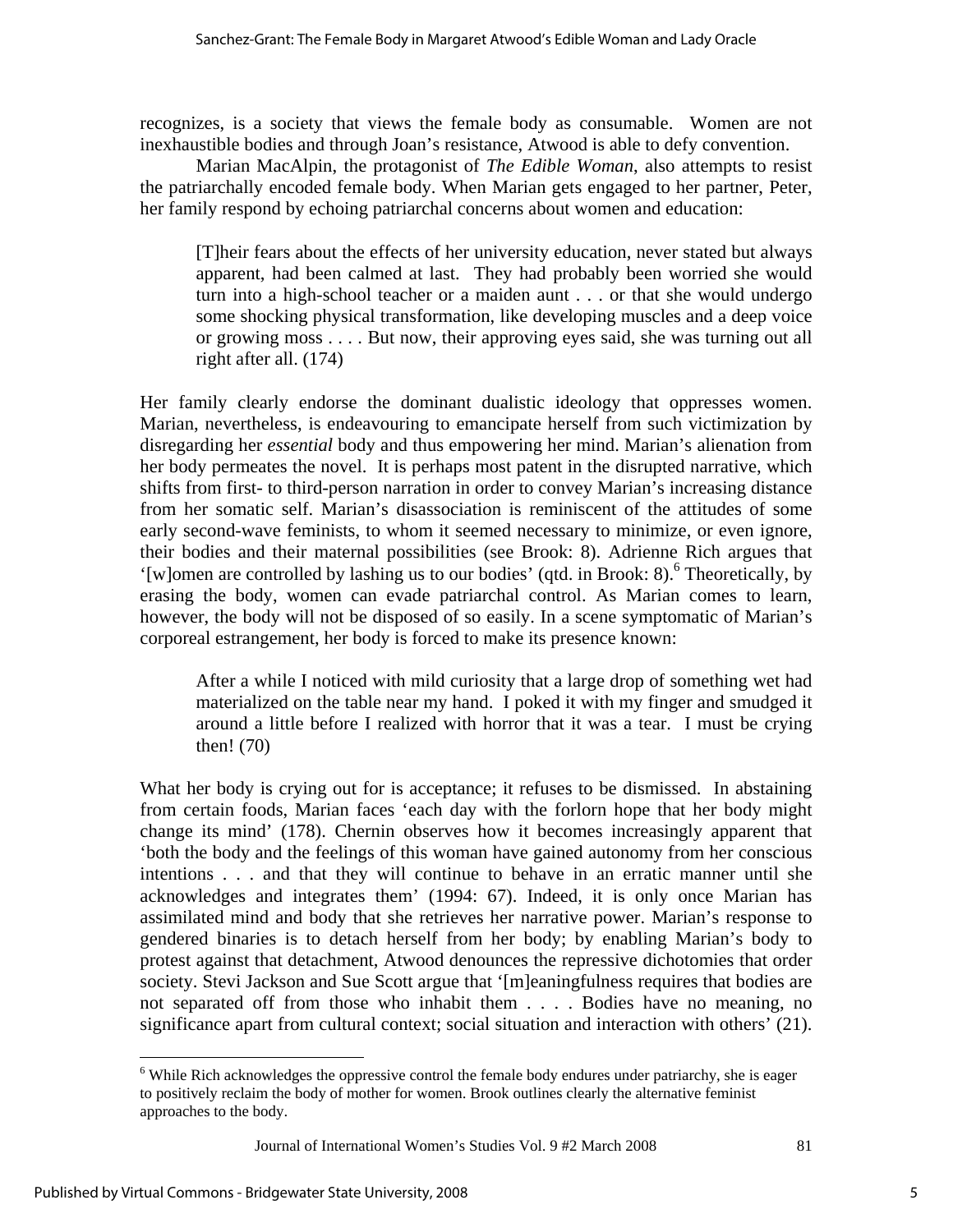Atwood indicates that the solution is *not* to accept and adapt oneself to repressive culturally-defined conventions, but to re-write them.

Marian's binary view is not restricted to *her* body; she frequently considers friends and colleagues in these terms, particularly the heavily-pregnant Clara, whom she saw as 'a swollen mass of flesh with a tiny pinhead, a shape that had made her think of a queen-ant, bulging with the burden of an entire society, a semi-person' (115). Clara's mind, in Marian's eyes, is being overcome by her bulbous body and Marian finds it increasingly difficult to communicate with Clara 'in her condition' (30). In *The Woman in the Body* (1987), Emily Martin investigates, among other things, the language used to articulate reproductive experience. For example, pregnancy, rather than a state of being in its own right, is a medical condition, an ailment women must endure as means to an end; it is something you go through or that happens to you, not an action you take (77). Marian, and to an extent Clara, subscribe to this way of thinking. Marian judges Clara to have succumbed to the demands of her body and thus forfeited her mind:

During the later, more vegetable stage of Clara's pregnancy she [Marian] had tended to forget that Clara had a mind at all or any perceptive faculties above the merely sentient and sponge-like, since she had spent most of her time being absorbed in, or absorbed by, her tuberous abdomen. (130)

Once she has given birth, Marian welcomes back the 'real' mentally-aware Clara. Through her pregnancies Clara allegedly fulfils her deepest femininity. By describing Clara's condition as vegetative and sponge-like, Marian is not only conveying her own divisionary response to the mind/body dichotomy, but also demeaning and resisting that patriarchal concept of femininity.

As aforementioned, second-wave feminism witnessed the increase in the number of women who believed that combining maternity with intellectual activity was impossible. In an interview for the *Paris Review* in 1965, Simone de Beauvoir expressed: 'I have never regretted not having children insofar as what I wanted to do was write' (qtd. in Brook: 24). In so doing, she demonstrates the force of the mind/body dichotomy and the apparent mutual exclusivity of production and reproduction. The pregnant body, it would seem, is very much located on the natural side of the nature/culture divide, which is perhaps why the pregnant woman in the workplace inspires such contention. On this matter, Martin observes:

[O]ne cannot help but see the clash with which the two worlds, meant to be kept ideologically separate, collide. A pregnant working woman is an embarrassment, an offense. She is threatened with loss of job or career, or it is assumed she will quit; she is told she never would have been hired if her supervisor had been warned, she is told she cannot have it both ways. (197)

Woman's natural reproductive capability is the predominant reason she is designated as body and not mind. Thus, the pregnant woman in the workplace flagrantly disregards the nature/culture divide. The attitude of which Martin speaks is undoubtedly discernable in Marian's workplace Seymour Surveys, a market research company that 'regards pregnancy as an act of disloyalty' (24). After formally announcing her engagement at her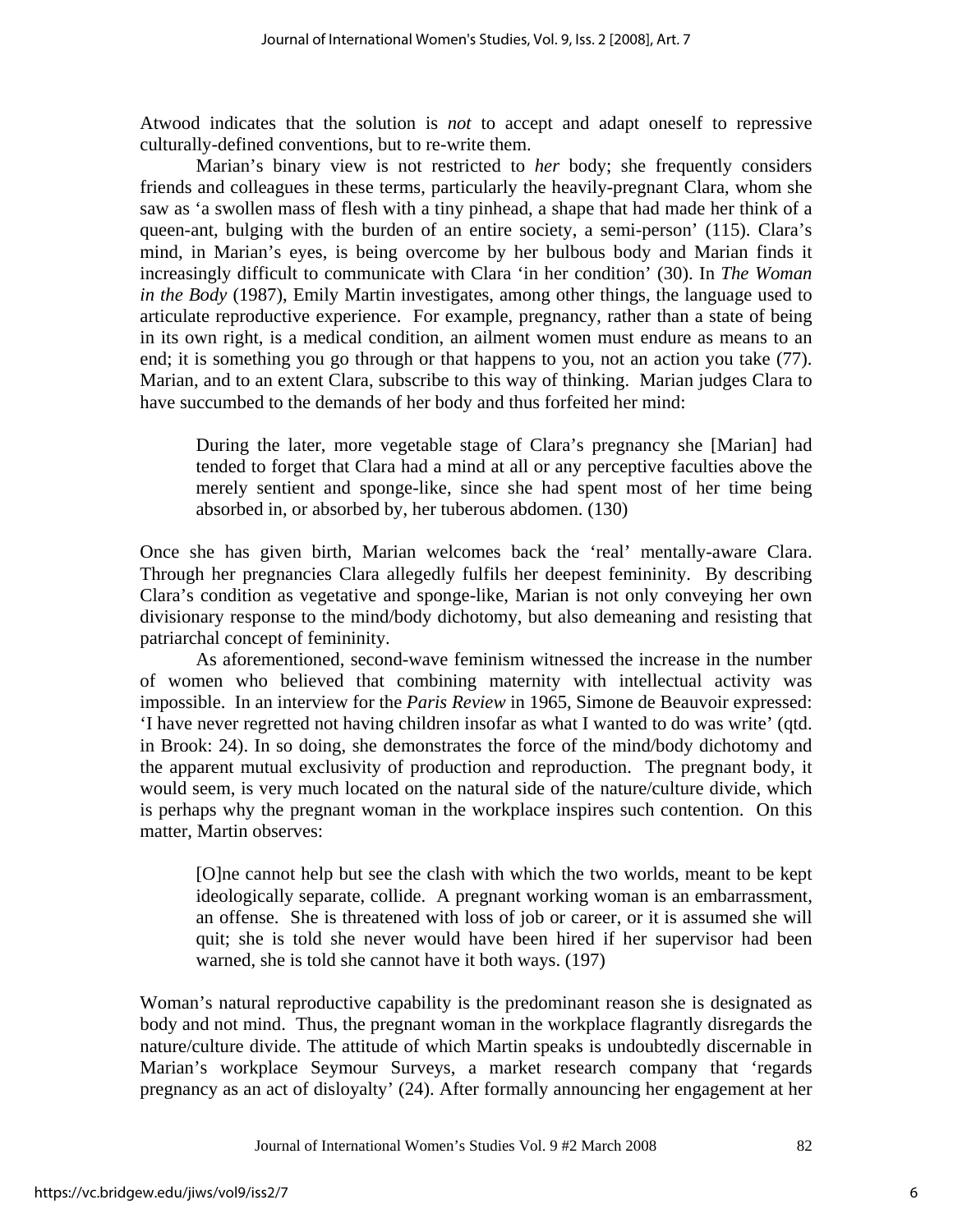office party, it is made clear to Marian that she is expected to leave her job regardless of her own preference:

Marian knew, from rumour and from the banishment of a typist just after she had begun to work at the office, that Mrs Bogue preferred her girls to be either unmarried or seasoned veterans with their liability to unpredictable pregnancies well in the past. Newly-weds, she had been heard to say, were inclined to be unstable. (168)

Atwood presents such an openly oppressive culture in order that it might be refuted by both her protagonist and her readers. Marian's journey of self-discovery arises from consciously recognizing the repressive cultural constructs that manage her life, and then finding the strength to dispel them.

Clearly, in *The Edible Woman*, the work place is one of those spaces that society designates as off-limits to the pregnant female; here, after all, she blurs the boundaries between nature and culture. The problem, as stated by Martin, is that 'women have the potential for both ways in them all the time' (197). The pregnant woman is the ultimate *good* woman, conforming to patriarchal feminine ideals. However, as Hite states, 'goodness is a function of limits' (1988: 136). She *is* performing her maternal destiny, though in all her 'naturalness' the pregnant woman must remain within culturally-defined boundaries. In a value system concerned above all with controlling manifestations of the feminine, too much *goodness* is no good at all.

## **Female Space**

The pregnant body is an exaggeration of patriarchal demands; another woman who exceeds those demands is the fat lady. In a society that expects slenderness, her excess weight marks her as an undisciplined woman, a non-conformist who occupies more than her allotted space. By diminishing the female form, patriarchy diminishes the woman, promoting devices such as the corset to imprison her in the feminine ideal. Women are expected to adapt themselves to masculine desires, as exemplified by Marian's flatmate Ainsley, who creates a new version of herself that is youthful, demure and subservient, to suit the desires of Len. Those women who fail to adapt are, put simply, not women. Overweight in her youth, Joan explains: 'Some employers welcomed me: I was as cheap as a woman but didn't cause the disruption among male employees and customers other women did' (96). Exceeding her allocated female space, Joan exceeds the cultural definitions of her gender and is thus not viewed as a woman. This is reaffirmed by her description of one of the other larger girls in school, who masculinizes her appearance and socializes with men: 'She was accepted by them, more or less, but as another boy. They didn't seem to think of her as a woman at all' (93). In her oversized body, Joan is completely desexualized: 'Though immersed in flesh, I was regarded as being above its desires, which of course was not true' (94). This confession resonates soundly with the mind/body dualism. Essentially, femininity is a straitjacket fashioned by patriarchy to police the female body and the space it occupies – an injustice to which Atwood is attuned in *Lady Oracle*. For Joan Foster, the space society demarcates for her is so restricting she cannot help but overflow; she does so literally, her heavy body spilling over its allocated space. This habit continues even after her weight-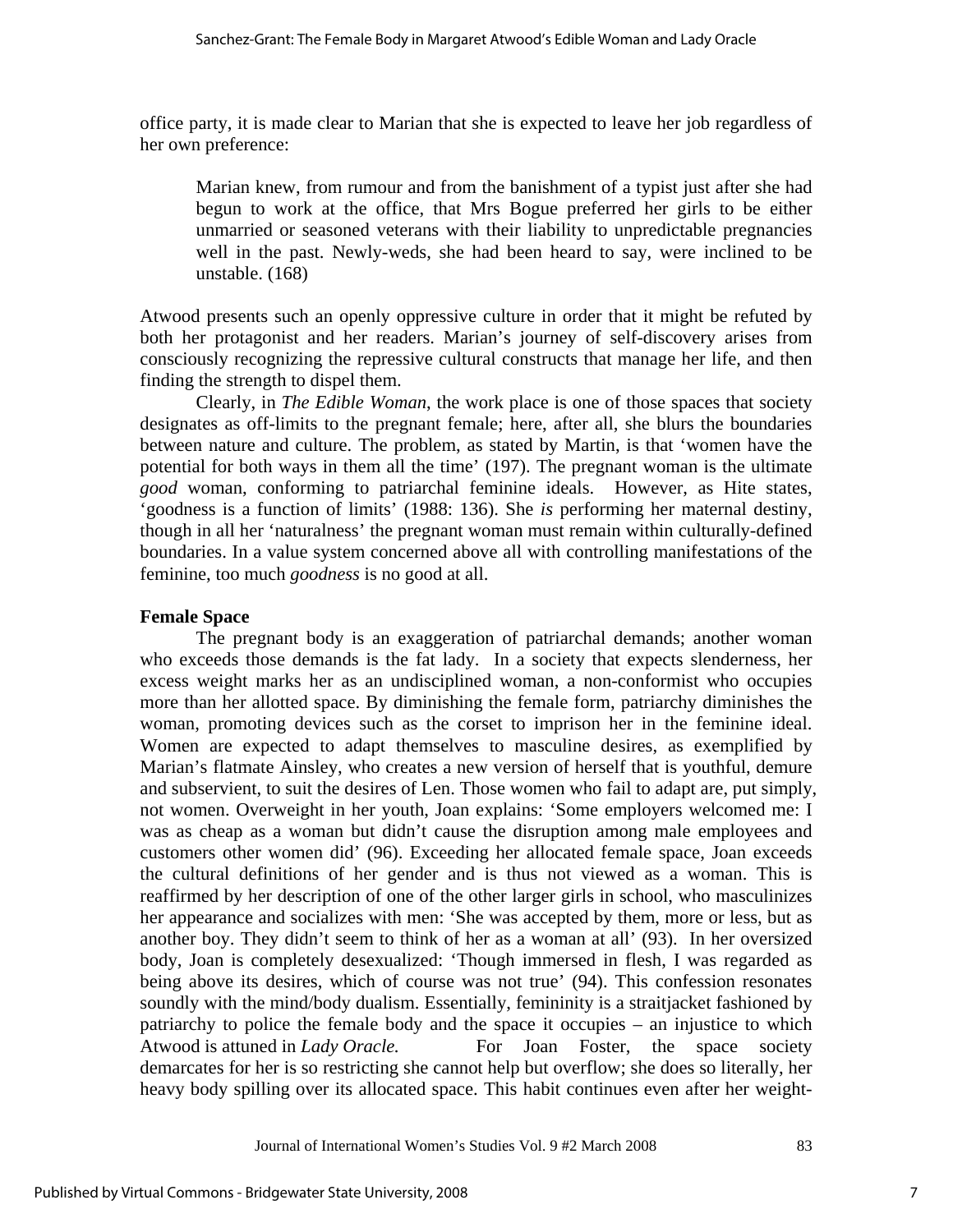loss: 'The outline of my former body still surrounded me, like a mist, like a phantom moon' (214). As she obtains the 'right shape', she realizes she has the 'wrong past': 'I'd have to get rid of it entirely and construct a different one for myself, a more agreeable one' (141). In her search for a more acceptable self, Joan creates a number of identities, all of which signify an attempt to meet the demands of the feminine ideal. As she attempts to contain herself, to conform, Joan is visited throughout the novel by a series of 'other' female bodies: the astral figure of her mother, a creature composed entirely of her 'lost' flesh, and the circus Fat Lady adorned in a pink fluffy skirt and glittering tiara. Hite asserts: 'Clearly these visitants represent aspects of Joan that exceed the societal roles to which she is trying to conform' (1988: 137). Just as Marian's body protests against its dismissal, so too do these bodies protest, transgressing boundaries and refusing to stay in their place. As the Fat Lady floats into the arena during the game of ice-hockey, Arthur and Joan are watching on television, the reader is faced with the clearest example of the female body forgetting her place:

The U.S. team scooted across the bottom of the screen like a centipede, but no one paid any attention, they were all distracted by the huge pink balloon that bobbed with such poor taste above their heads.

…The Fat Lady kicked her skates feebly; her tights and the huge moon of her rump were visible. Really it was an outrage. 'They've gone for the harpoon gun', I heard the commentator say. They were going to shoot her down in cold blood, explode her, despite the fact that she had now burst into song. (274)

The Fat Lady has escaped her own space and invaded masculine territory. As Hite describes it, '[t]he Fat Lady, as Joan conceives her, is the embodiment – literally – of the female potential for excess, of the threat that unmutilated, unchecked femininity will overflow boundaries, obliterating distinctions and violating proprieties' (1992: 139). Thus, the only response the onlookers deem appropriate is to maim the Fat Lady for her trespass. This episode symbolizes the patriarchal fear of unchecked femininity and the need to cut the female body down to size. The tendency, in this novel, for 'other' female bodies to materialize unexpectedly is Atwood's response to the suffocating limitations of society's definition of woman. That these bodies appear when Joan is trying to fit the feminine mould is symbolic of the female body rebelling against its confinement.<sup>7</sup>

Necessitated by the gendered division of nature and culture, it is apparent that society designates some areas masculine and others feminine. The Fat Lady at the hockey game is an apparent example of the female body out of her space and leaking into hostile masculine terrain. That said, are culturally-ordained female spaces less hostile? Atwood's response is discernable in her illustration of Marian's visit to a beauty salon, a female space dedicated to the presentation of the female body:

 $\overline{a}$ 

<sup>&</sup>lt;sup>7</sup> Lady Oracle is a novel with multiple narratives; the realist narrative spilling over into the gothic genre and mirroring the various female bodies that transgress their boundaries. It is arguable that the realist narrative is representative of a reality in which patriarchy dominates; thus, as the culturally-defined feminine ideal cannot accommodate 'woman', neither can the realism genre accommodate the narrative. This narrative device reinforces Atwood's critical response to society's demands on the female body; however the limitations of this article prevent me from exploring the matter further.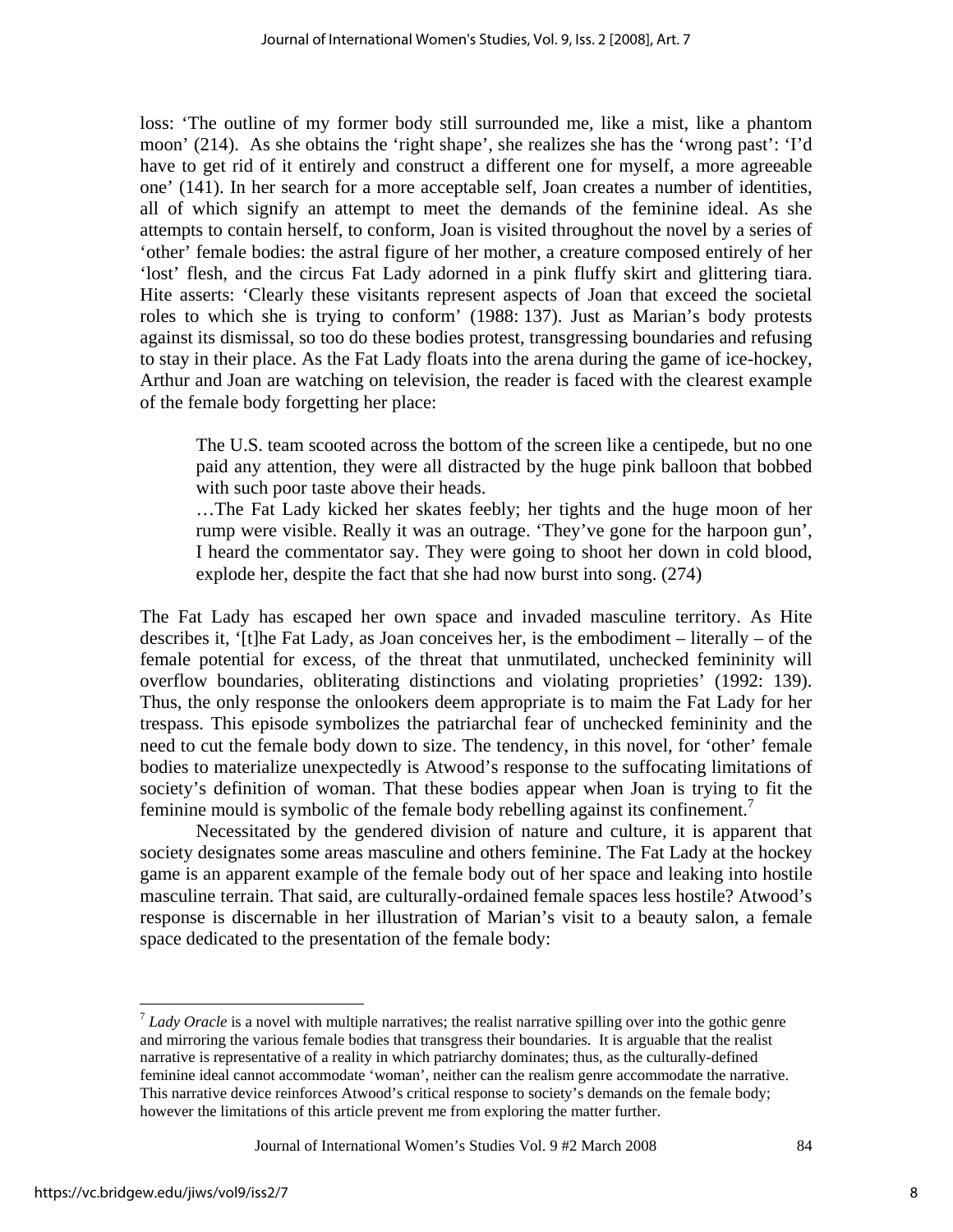Marian had closed her eyes, leaning back against the operating-table, while her scalp was soaped and scraped and rinsed. She thought it would be a good idea if they would give anaesthetics to the patients, just put them to sleep while all these necessary physical details were taken care of; she didn't enjoy feeling like a slab of flesh, an object. (209)

Her discomfort is palpable; she goes on to confess that 'her whole body felt curiously paralysed'. The narrator's surgical, somewhat violent description is incongruous with an experience that is supposed to be pleasant and relaxing; this incongruity mirrors the incompatibility between patriarchal femininity and women's own feelings. As Hite argues, '[s]exuality is not the same as being sexy, desire is not the same as being desirable, and what women want is not entirely reducible to what men want in women' (1988: 123). Whilst waiting to be 'pronounced' dry, Marian observes the 'assembly-line of women' sitting decapitated by the metal mushroom-shaped hairdryers, an image that implies mindlessness. Marian's desire to be anaesthetized during the process reflects her awareness of such objectification but also her unwillingness to combat it, suppressing her feelings to enable her to accept her fate:

[S]he found herself shrugging mentally. After all, she had taken the leap, she had walked through the gilded chocolate-box door of her own *free will* and this was the consequence and she had better accept it. (10-11; emphasis added)

Interestingly, Marian considers herself to be acting of her own free will, despite the fact that it is Peter's prompting that causes her to venture into the salon without regard for her own comfort. In this episode, female space is not a place for women to fulfil their own desires, but a space created for women to fulfil the desires of men. Atwood's clinical treatment of the beauty salon is a reflection of the scrutiny patriarchy inflicts on the female body. The ostensibly headless bodies visually encapsulate the gendered mind/body dichotomy that is so central to women's oppression. They also cause Marian to question what she is trying to achieve: 'Was this what she was being pushed towards, this compound of the simply vegetable and the simply mechanical?' (210). While she resigns herself immediately to the necessity of endurance, her very questioning signals Marian's motion to change and indeed challenge patriarchal conventions of femininity.

Arguably, the beauty salon episode is an example of patriarchy encroaching on female space to control the female body. Marian and Joan are both extremely conscious of the heavy burden patriarchy forces upon their bodies. As the feminine ideal becomes increasingly confining, they imagine themselves disappearing. Sitting in the bath, Marian is suddenly overwhelmed by the fear that she is dissolving, 'coming apart layer by layer like a piece of cardboard in a gutter puddle' (218). This image is initially introduced via a dream:

I [Marian] had looked down and seen my feet beginning to dissolve, like melting jelly, and had put on a pair of rubber boots just in time only to find that the ends of my fingers were turning transparent. I had started towards the mirror to see what was happening to my face, but at that point I woke up.  $(43)$ 

Journal of International Women's Studies Vol. 9 #2 March 2008 85

9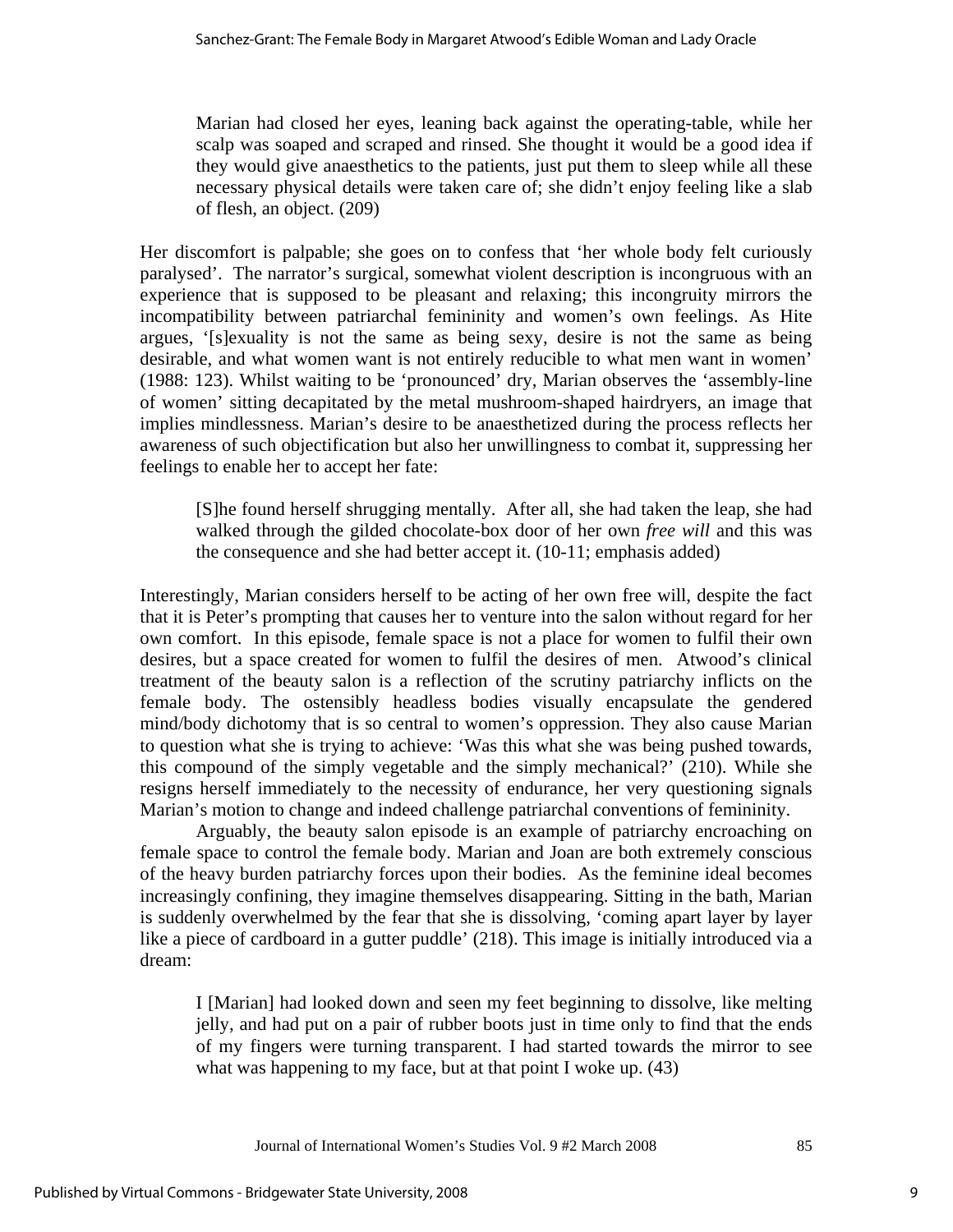Marian goes on to confess that she doesn't usually remember her dreams, a point which only serves to highlight its significance; the dream is perhaps an allusion to an attempt by Marian's subconscious to warn her against the perils of patriarchal control. In response to this control, Marian attempts to remove her body from its patriarchal stronghold when she crawls under a bed to hide from 'the reverberating hot glare' of Peter, Len and Ainsley:

Though I was only two or three feet lower than the rest of them, I was thinking of the room as 'up there'. I myself was underground, I had dug myself a private burrow. I felt smug. (76)

Marian's behaviour is symptomatic of her endeavour to escape patriarchal surveillance and find a space of her own, an action which causes Peter to announce: '"The trouble with *you*," he said savagely, "you're just rejecting your femininity" (80). To the reader it is evident that, despite her own disclaimer that femininity has nothing to do with it, Peter has accurately expressed the motivation for Marian's behaviour.

Joan, who figures herself as a 'huge featureless blur', can also be seen to reject her femininity: 'Sometimes I was afraid I wasn't really there, I was an accident; I'd heard her [Mother] call me an accident. Did I want to become solid, solid as a stone so she wouldn't be able to get rid of me?' (78). Joan is a compulsive-eater; she eats to triumph over her mother, the embodiment of patriarchal social norms, and to guarantee her existence. As Susie Orbach explains in *Fat is a Feminist Issue* (1978):

The resulting fat has the function of making the space for which women crave... We want to look and be substantial. We want to be bigger than society will let us. We want to take up as much space as the other sex.  $(27)$ 

For Joan, food is a device by which she can secure her space and evade reduction. Undeniably then, the concept of female space and the consumption of food are vitally connected; food and eating are thus situated as integral features of feminist corporeal discourse.

## **Food and Body**

The Edible Woman and Lady Oracle each struggle with food; they both present symptoms of eating disorders: Marian cannot eat and Joan cannot stop. Chernin suggests that '[t]aken together, the slender self-effacing Marian and the fat, rebellious Lady Oracle form the poles that define our position as women in contemporary culture today, so far as the use of our body to express meaning is concerned' (1994: 72). No longer is the Western phenomenon of eating disorders interpreted as a reaction to the barrage of images of extreme slenderness promoted by the fashion industry and media (Palmer: 28). Rather feminists have come to understand the eating disorder, overwhelmingly a female problem, as a rebellion against culturally-defined experiences of womanhood. Orbach states that feminism 'has taught us that activities that appear to be self-destructive are invariably adaptations, attempts to cope with the world' (9). Anorexia and compulsive eating can thus be seen as purposeful acts, demonstrations either conscious or unconscious, against patriarchal constructions of femininity and women's lack of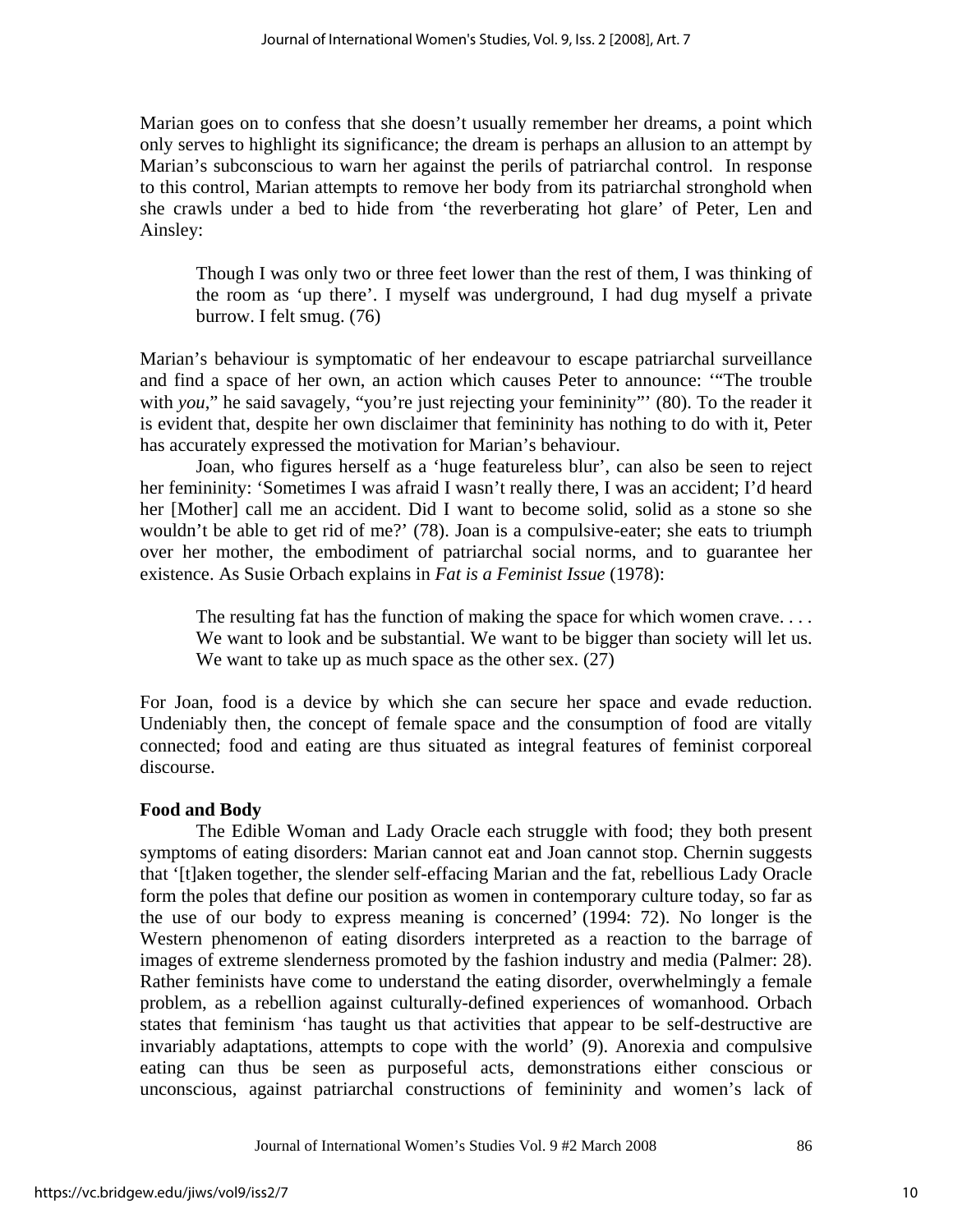corporeal power.

Marian's anorexia emerges when she and Peter are dining out. $8$  As the wedding approaches Marian feels herself, albeit subconsciously, being absorbed by Peter, whose power is manifest in his ability to eat, and indeed control, what Marian eats:

She had fallen into the habit in the last month or so of letting him choose for her. It got rid of the vacillation she had found herself displaying when confronted with a menu: she never knew what she wanted to have. *But Peter could make up their minds right away*. (147; emphasis added)

Peter's dominance over Marian is writ large in their abstract discussion about the education of their future children and the manner in which, again, Peter makes up Marian's mind. Peter's condescension, his complete dismissal of Marian's opinions is explicit:

'Darling, you don't understand these things', Peter said; 'you've led a sheltered life'  $\ldots$ 

'But shouldn't they be given understanding, instead of…?' He smiled indulgently. (147)

The ellipsis here captures Marian's inability to verbally confront her oppression, thus the onus is placed on her body. By the chapter's close, Marian pushes away her unfinished meal, marking the onset of her inability to eat. In so doing, she physically expresses her powerlessness *and* protests against it. Her non-eating typifies her lack of autonomy and yet in rejecting the steak Peter has chosen, she also rejects his ideals and the subservient marital role he intends for her. In other words, food and the body become the language with which Marian is able to communicate her resistance to dominant and reductive conventions of femininity.

Another woman fluent in the language of food and body is Joan. Joan's compulsive-eating is linked to her desire to get fat. Her large size is a deliberate and physical resistance against patriarchal constructions of femininity. In Joan's fat, argues Chernin, 'we are enabled to read many kinds of hostility and a great deal of emotional distress' (72). Joan's distress is clear when, after her dramatic weight-loss, she is sexually desirable for the first time. Her fat had meant that '[she] never developed the usual female fears'; it provided her with fleshy armour: 'I didn't experience men as aggressive lechers but as bashful, elusive creatures who could think of nothing to say to me and who faded at my approach' (140). However, her physical reduction exposes her to sexual depredations, gazes from 'strange men' who look at her 'like a dog eying a fire hydrant' (123). Joan's response to these leers is a longing to be fat again:

 $\overline{a}$ 

<sup>&</sup>lt;sup>8</sup> Whilst Marian's behaviour is widely accepted by critics as anorexic, it is salient that within the text, Atwood never applies this term to Marian or her behaviour. Given the popular acceptance of the term 'anorexia' in Western society, it is arguable that Atwood avoids the catch-all label in order to resist a singular definition of Marian, and thus encourage analysis of the eating-disorder as a corporeal language.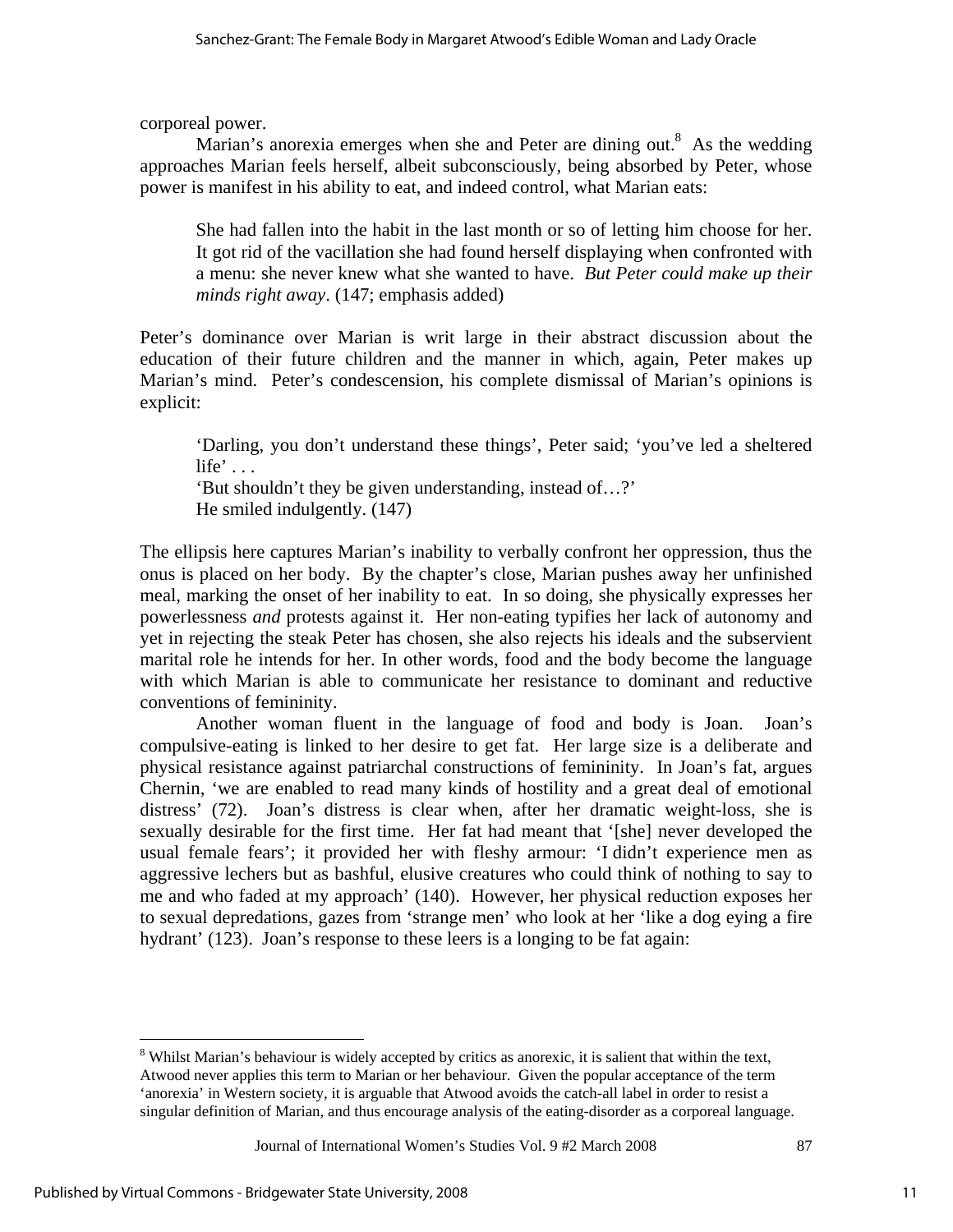[I]t would be a disguise. I could be merely an onlooker again, with nothing too much expected of me. Without my magic cloak of blubber and invisibility I felt naked. (141)

According to Hite, 'Atwood's representation of the consequences attendant on a dramatic change in body size reveals graphically that for a woman in Western society, to be perceived as sexual is to be a potential victim' (1992: 138). As a thin woman, Joan retrospectively conceptualizes her fat as a form of sexual protection; it removed her from the category 'sexual object' and allowed her to function as some*one* rather than some*thing*. Her longing to be fat again cements the connection between compulsive-eating and woman's desire to rebel against her powerlessness.

Both Joan and Marian impart the hidden intentionality of compulsive eating and non-eating. Orbach underlines the importance of examining the process by which women learn this role: 'It is a complex and ironic process[;] for women are prepared for this life of inequality by other women who themselves suffer its limitations – their mothers' (28). Orbach suggests that women's relationship to food is an expression of the complex relationships between mothers and daughters, an argument supported by Chernin:

Indeed, the problem with female identity that most troubles us, and that is most disguised by our preoccupation with eating and body-size . . . has a great deal to do with being a daughter and knowing that one's life as a woman must inevitably reflect on the life of one's mother. (1986: 37)

Joan's troubled relationship with her mother characterizes the mother-daughter conflict that Orbach and Chernin describe. Joan's attempt to escape the fate of being her mother's daughter is articulated in the same language she uses to express all her anxieties about being a woman: food and body.

As aforementioned, Joan's mother personifies the feminine ideal. She is a wife and mother, maintains an immaculately tidy home and performs a rigorous beauty regime. Her socially acceptable life is disrupted by her fat daughter and thus, in a somewhat tyrannical manner, she begins a dietary campaign against her daughter to correct this anomaly. However, Joan will not succumb easily and what ensues is a battle of wills centred on food:

By this time I was eating steadily, doggedly, stubbornly, anything I could get. The war between myself and my mother was on in earnest; the disputed territory was my body. (69)

Joan eats to defy her mother and the social conventions she represents. She will not allow herself to be moulded into a socially acceptable product: 'I wasn't going to let myself be diminished, neutralized . . . I wouldn't ever let her make me over in her image, thin and beautiful' (88). Instead, Joan compulsively eats and dresses conspicuously, provoking her mother to cry in desperation: '"If I looked like you I'd hide in the cellar"'. For Joan, over-eating is a means by which she can reject her mother's role; but for Joan's mother, her proprietary interest in her daughter's body is an attempt to justify that role.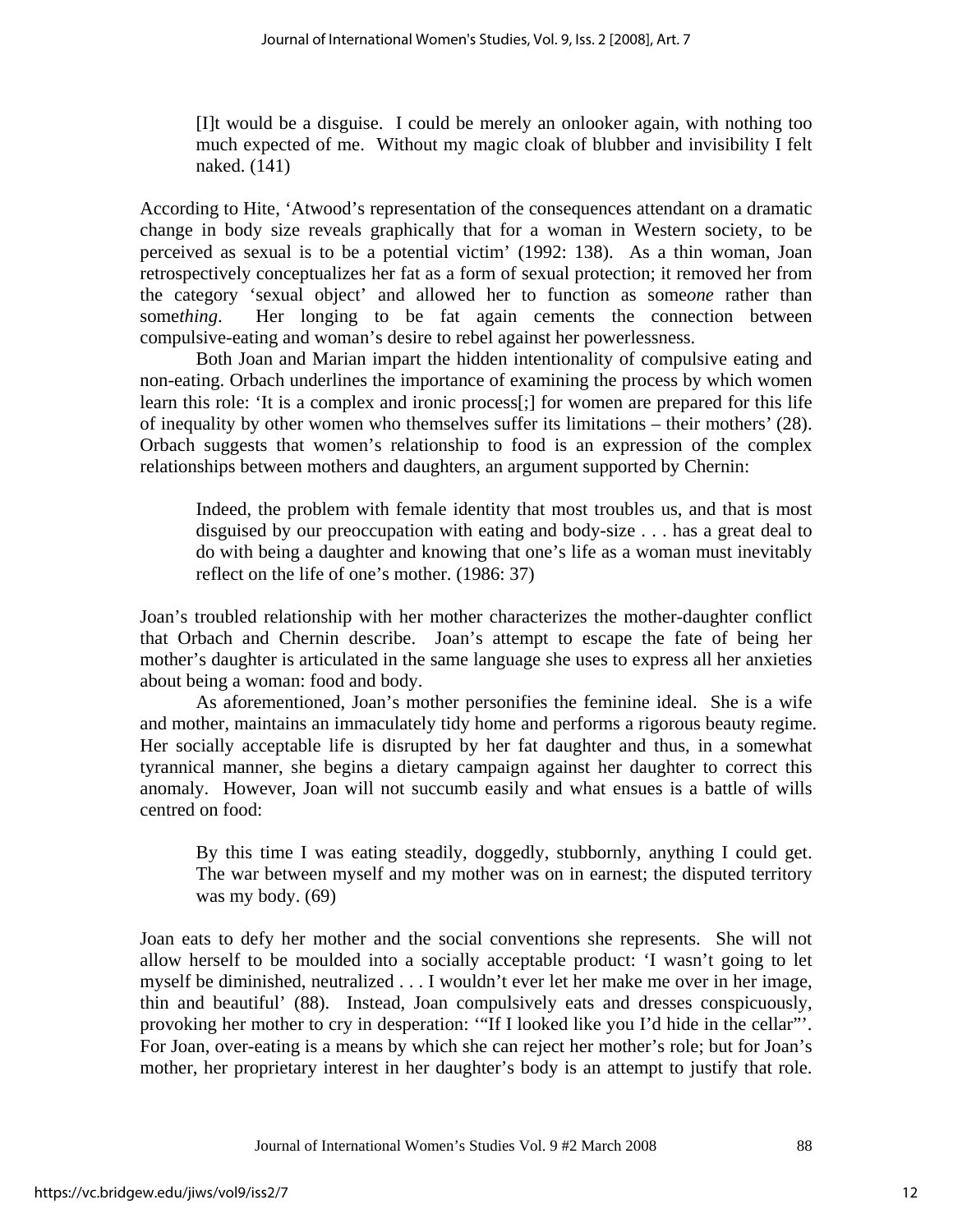Indeed, '[f]or a daughter to be like her mother is', according to Orbach, 'a way to validate the mother's life' (29). Only after her mother's death, does Joan achieve clarity:

I knew that in my mother's view both I and my father had totally failed to justify her life the way she felt it should have been justified. She used to say that nobody appreciated her, and this was not paranoia. Nobody did appreciate her, even though she'd done the right thing, she had devoted her life to us [and] made her family her career as she had been told to do. (178)

In a powerful scene, Joan gorges herself on the entire contents of her deceased mother's refrigerator, expecting her mother to materialize disgusted by her gluttony. After she has abused her stomach to its limits, she vomits, as though purging herself of her mother's unfulfilled life. Through her body and the volume of food she consumes, Joan attempts to escape the limitations of femininity and to separate her fate from that of her mother.

For Joan, her mother epitomizes the oppressive social conventions she wishes to reject. In *The Edible Woman*, it is on her work colleagues that Marian projects her anxieties about being a woman in society. At her office party, as Marian spies 'the roll of fat pushed up across Mrs Gundridge's back by the top of her corset', she withdraws into convention by holding the body responsible for women's cultural oppression:

For an instant she felt them, their identities, almost their substance, pass over her head like a wave. At some time she would be – or no, already she was like that too; she was one of them, her body the same, identical, merged with that other flesh that choked the air in the flowered room with its sweet organic scent; she felt suffocated by this thick sargasso-sea of femininity. (167)

With profound perception, Marian imagines her colleagues as edible women: 'They were ripe, some rapidly becoming overripe, some already beginning to shrivel; she thought of them as attached by stems at the tops of their heads to an invisible vine, hanging there in various stages of growth and decay' (166-67). Chernin suggests that '[i]n the equation Marian constructs, fat stands for maturity and maturity implies a meaningless existence' (1994: 69). Therefore, if Marian's body does not allow itself to mature, Marian can avoid becoming one of *them*, one of the edible women. Marian's inability to eat is an attempt to erase the body she shares with the women she observes; in this way, it represents an attempt to free herself from the femininity that suffocates her.

Eventually, Marian abandons her conventional blaming of the flesh and at the novel's coda, she regains her ability to eat. In a literal evocation of the edible woman, Marian bakes an enormous iced cake cast in a female figure. Now, fully conscious of the anxieties her body has been tacitly expressing, she offers the cake to Peter, who can be seen here as metonymically representative of his society:

'You've been trying to destroy me, haven't you', she said. 'You've been trying to assimilate me. But I've made you a substitute, something you'll like much better. This is what you really wanted all along, isn't it? I'll get you a fork', she added somewhat prosaically. (271)

Journal of International Women's Studies Vol. 9 #2 March 2008 89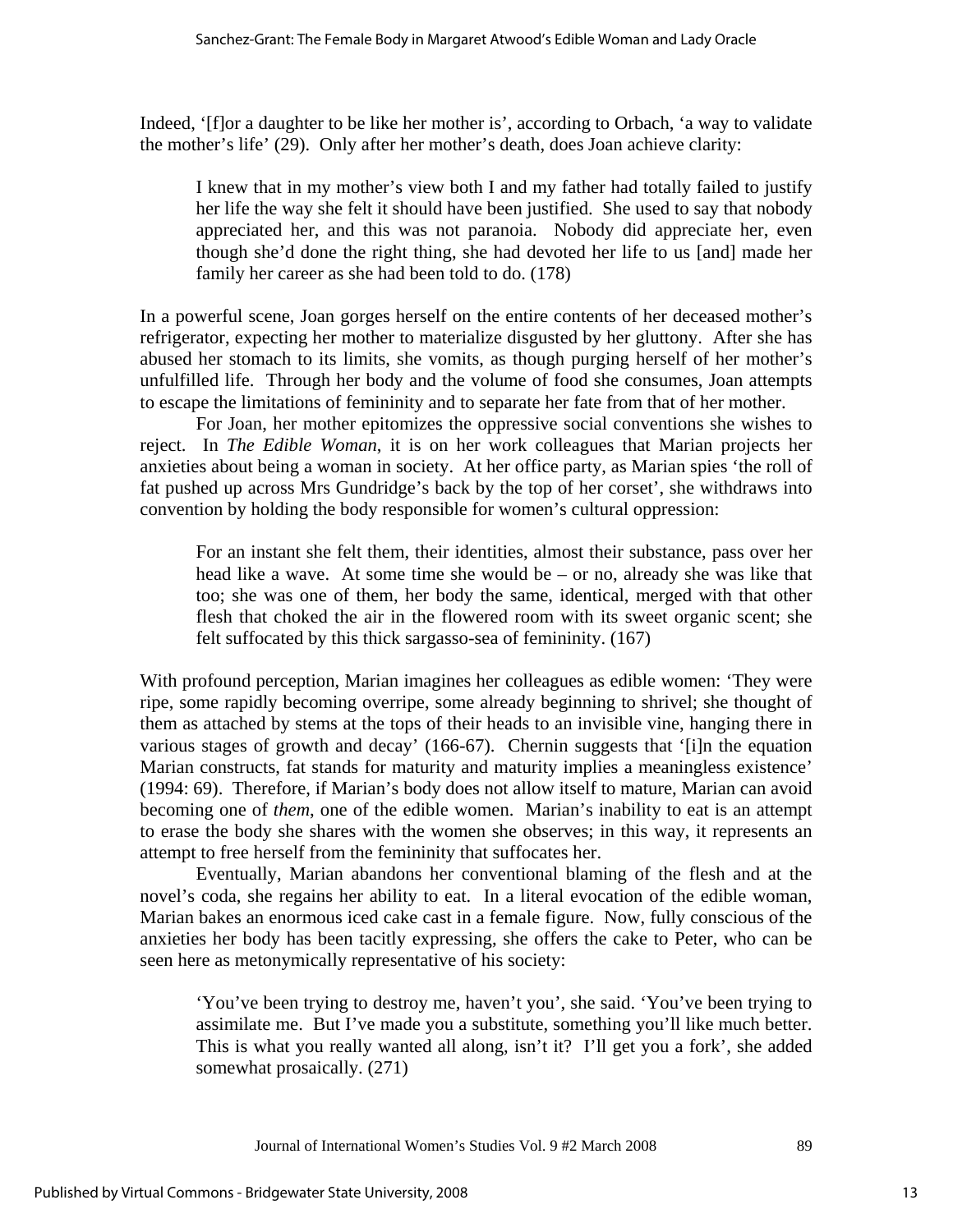Peter does not, cannot accept her substitute. He is unable to comprehend the meaning of her baked woman and therefore rapidly takes his leave. Suddenly Marian is overcome with hunger. She devours the cake in triumph; she is free to hunger, no longer alienated from her own body. Marian's sponge feast, to use Humm's terms, is a 'cannibalism of the female stereotype', a conscious rejection of patriarchally constructed femininity. However, Marian's consumption of a woman's body made from cake is also explicitly Eucharistic in its symbolism. Marian is absorbing the power of woman and her body that, up until now, she has ignored. Atwood is urging women to assert their right to eat and re-inhabit their own bodies.

## **Conclusion**

In the closing passages of *Lady Oracle*, Joan defines *herself* as 'an artist, an escape artist' (334). Her artistry derives from her ability to evade singular embodiment. She is not one woman, but many, and her multiplicity cannot be resolved unambiguously into uniformity. As such the female body, and ultimately female identity, cannot be neatly packaged within 'femininity'. In *Lady Oracle* and *The Edible Woman*, Atwood disassembles the patriarchal concept of femininity and offers a new account of the female body. By re-appropriating the body, Atwood is able to articulate women's anxieties over her oppressive cultural experiences as well as confront that oppression. Her fiction exposes the falsities of mind/body dualisms that alienate woman from her body, and drive her from her somatic self. In so doing, Atwood proposes a transcendence of those falsities and the restricting boundaries they promote. For Atwood, the body is a means by which woman can assert *her* existence, and not a manipulated existence defined for her. In her fiction, Atwood employs a corporeal language of resistance. The female body manifests female powerlessness while simultaneously protesting against it, adapting the eating disorder to this purpose. Atwood's consideration of the female body as a site of power and resistance is one of the most crucial and profound statements of her work. As she states herself via Joan's narration: 'Words [are] not the prelude to war but the war itself' (57). Atwood's fiction urges women to empower themselves through positive re-embodiment; women need to re-embody culture by first re-embodying themselves.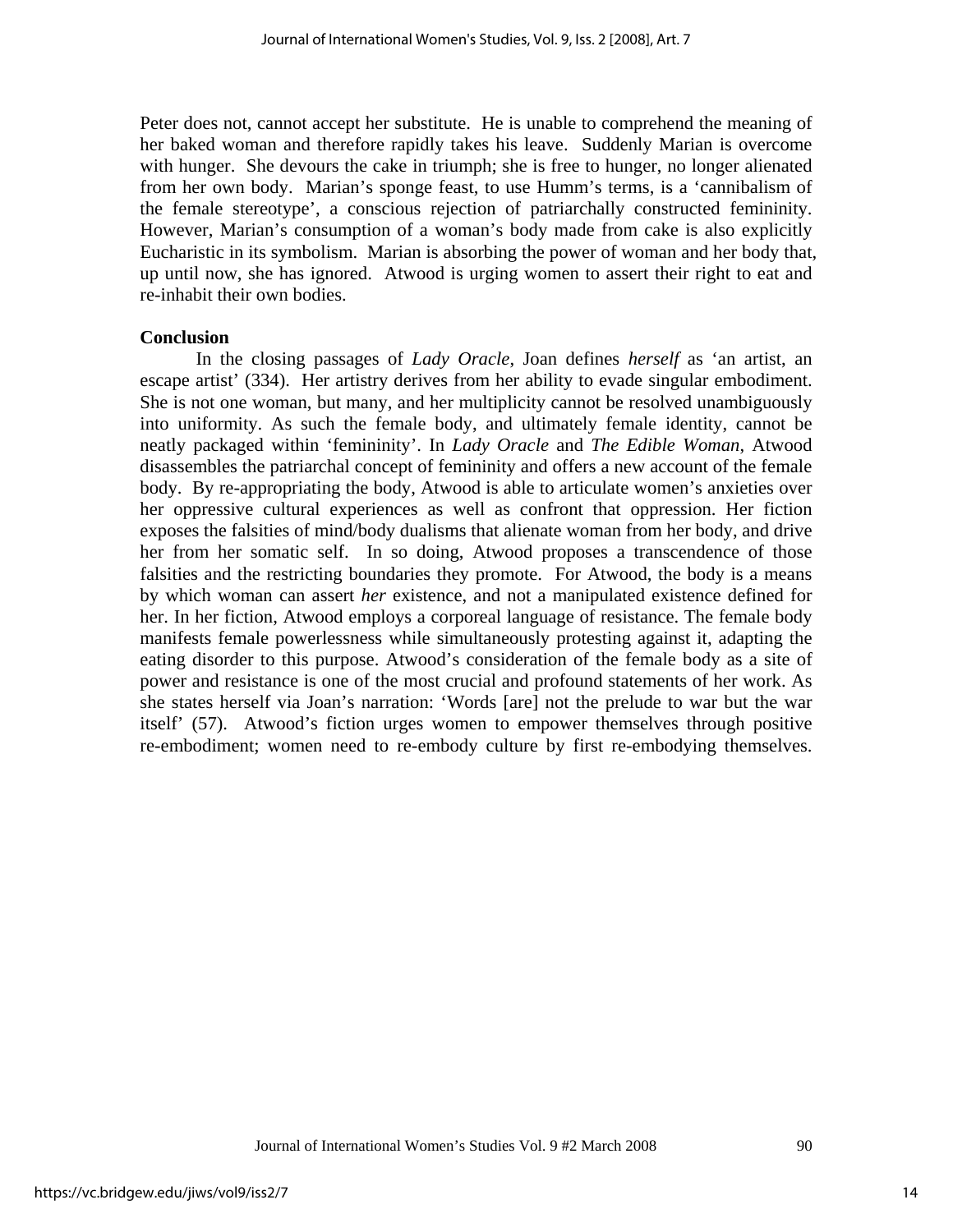#### **Works Cited**

- Atwood, Margaret. 2004. *Lady Oracle*. London: Virago Press. ---. 2004. *The Edible Woman*. London: Virago Press.
- Barzilai, Shuli. 2000. '"Say That I Had a Lovely Face": The Grimms' *Rapunzel,* Tennyson's *Lady of Shalott*, and Atwood's *Lady Oracle*'. *Tulsa Studies in Women's Literature* 19: 231-54.
- Bordo, Susan. 2003. *Unbearable Weight: Feminism, Western Culture and the Body*. London: University of California Press, Ltd.
- Brook, Barbara. 1999. *Feminist Perspectives on the Body*. New York: Pearson Education Inc.
- Chernin, Kim. *The Hungry Self: Women, Eating and Identity*. London: Virago Press Ltd., 1986.
- ---. 1994. *The Obsession: Reflections on the Tyranny of Slenderness*. New York: HarperPerennial.
- Conboy, Katie, *et al*. Eds., 1997. *Writing on the Body: Female Embodiment and Feminist Theory*. New York: Columbia University Press.
- Davis, Kathy. Ed. 1997. *Embodied Practices: Feminist Perspectives on the Body*. London: Sage Publications.
- Fee, Margery. 1993. *The Fat Lady Dances: Margaret Atwood's* Lady Oracle*.*  Toronto: ECW Press.
- Frank, Arthur. 1990. 'Bringing Bodies Back In: A Decade Review'. *Theory Culture and Society* 7: 131-62.
- Hite, Molly. 1992. *The Other Side of the Story*. New York: Cornell University Press.
- ---. 'Writing-and Reading-the Body: Female Sexuality and Recent Feminist Fiction'. 1988. *Feminist Studies* 14: 120-42.
- Humm, Maggie. 1991. 'Going through the green channel: Margaret Atwood and Body Boundaries'. *Border Traffic: Strategies of Contemporary Women Writers*. Manchester: Manchester University Press: 123-15.
- Jackson, Stevi and Sue Scott. 2001. 'Putting the Body's Feet on the Ground: Towards a Sociological Reconceptualization of Gendered and Sexual Embodiment'. *Constructing Gendered Bodies*. Ed. Kathryn Backett-Milburn *et al.*  New York: Palgrave: 7-23.
- King, Jeannette. 2005. *The Victorian Woman Question in Contemporary Feminist Fiction*. Basingstoke: Palgrave MacMillan.
- Marks, Lara V., 2001. *Sexual Chemistry: A History of the Contraceptive Pill*. London: Yale University Press.
- 8 Martin, Emily. 1993. *The Woman in the Body*. Milton Keynes: Open University Press.
- Morgan, David and Sue Scott. Eds. 1993. *Body Matters: Essays on the Sociology of the Body*. London: The Falmer Press.
- Orbach, Susie. 1998. *Fat is a Feminist Issue and its Sequel.* London: Arrow Books.
- Palmer, Paulina. 1989. *Contemporary Women's Fiction: Narrative Practice and Feminist Theory*. Hertfordshire: Harvester Wheatsheaf.
- Parker, Emma. 1995. 'You Are What You Eat: The Politics of Eating in the Novels of Margaret Atwood'. *Twentieth Century Literature* 41: 349-69.
- Sanger, Margaret. 1988. 'Birth Control A Parents' Problem or a Woman's?' (1922). *The Feminist Papers: From Adams to de Beauvoir*. Ed. Alice de Rossi. New York: Columbia University Press: 533.
- Shilling, Chris. 1993. *The Body and Social Theory*. London: Sage.
- Tuana, Nancy. 1993. *The Less Noble Sex: Scientific, Religious, and Philosophical*